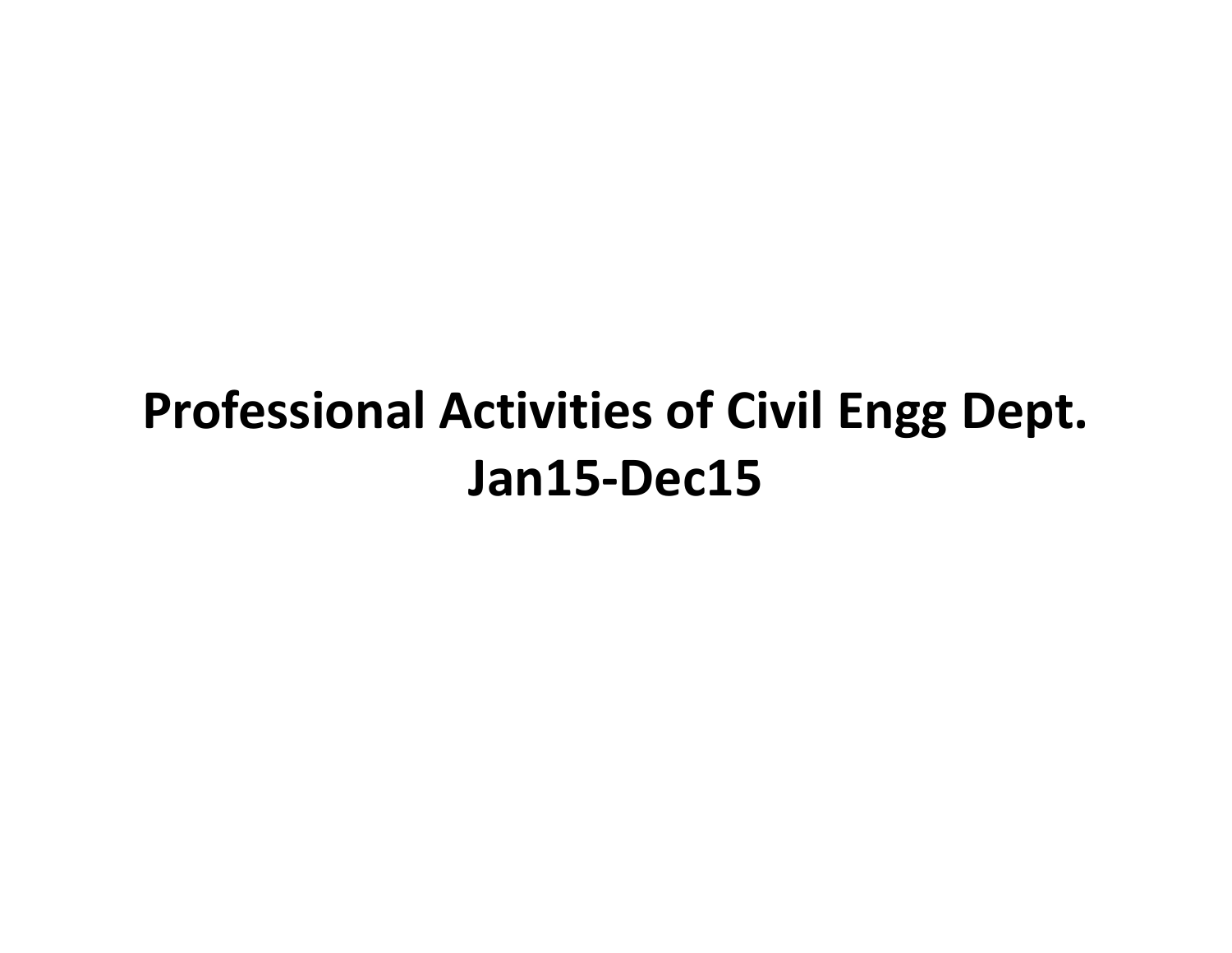#### **Achievements of faculty**

- 1. Dr. M. K. Verma,
	- Best research paper and presentation award in "2nd International Conference on Geological and Civil Engineering (ICGCE 2015)", at Dubai, UAE during January 10-11, 2015.
	- Member Board of Governors, NIT Raipur w.e.f. 06/07/2015.
	- Member of Executive Council, Chhattisgarh Swami Vivekanand Technical University, Bhilai (C.G.) 2015
- 2. Ishtiyaq Ahmad
	- Best Paper Award at 2015 2nd International Conference on Geological and Civil Engineering 10-11 January 2015, organized by CBEES, Hong Kong
- 3. Manikant verma
	- Won First prize in college level competition on Hindi Questionnaire at NIT Raipur in 2015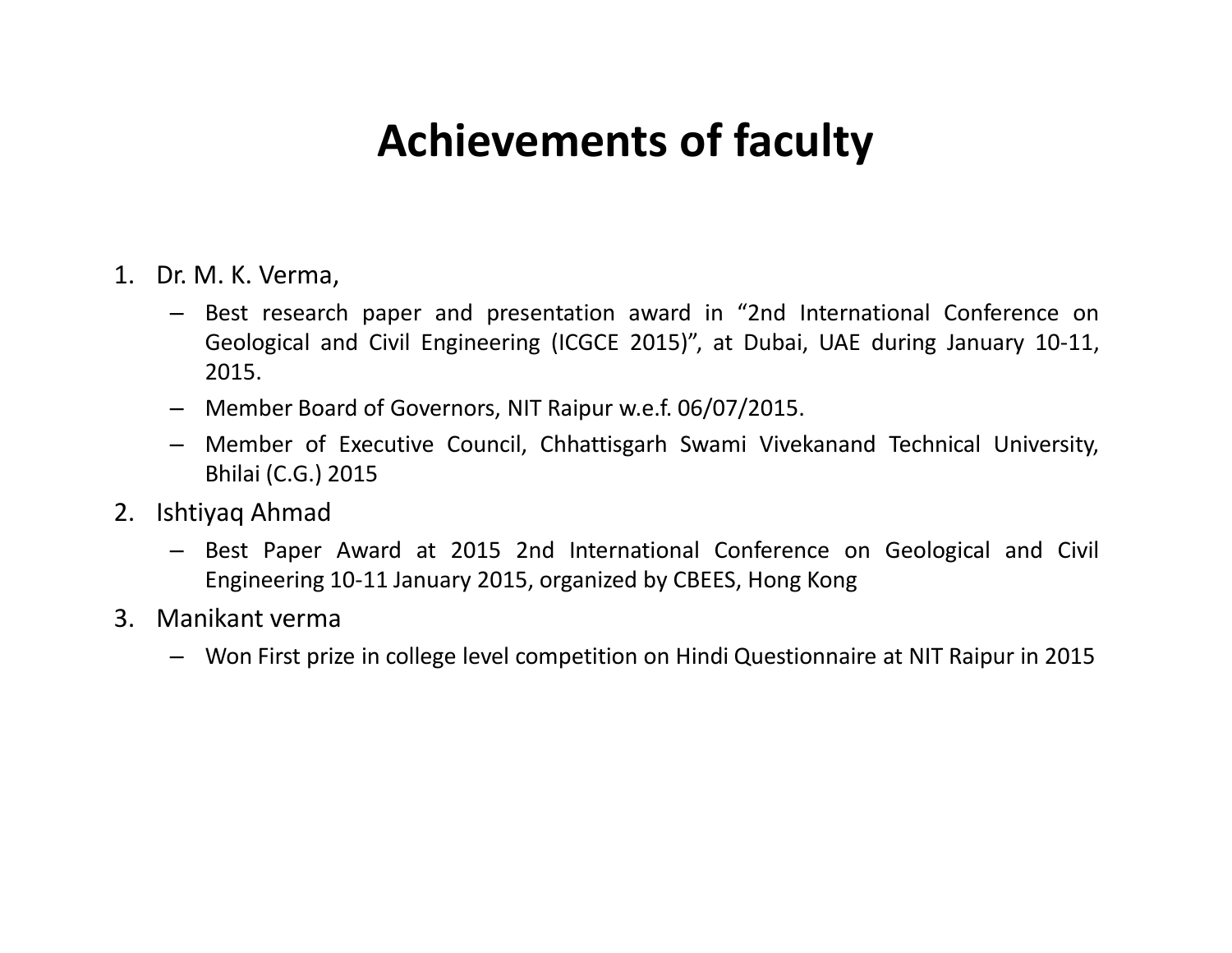- Manoj Kumar Tiwari, Dr. Samir Bajpai, Dr. U. K. Dewangan (2015) An Analytical Study of Heavy Metal Concentration in Soil of an Industrial Region of Chhattisgarh, central, India, International Journal of Scientific and Research Publications, Volume 5, Issue 7, July 2015 1, ISSN 2250-3153, www.ijsrp.org
- $\Box$  Shalem Ernest and U. K. Dewangan (2015) Identification of Structural System: Recent Trends and Challenges. International Journal of Structural Engineering and Analysis, Vol. 1: Issue 1, www.journalspub.com, P 1-8
- $\Box$  M. Murmu and S.P. Singh, Strength Characteristics of Lime Activated Slag Cement, Advances in Cement Research, 2015,27(1), 268-77.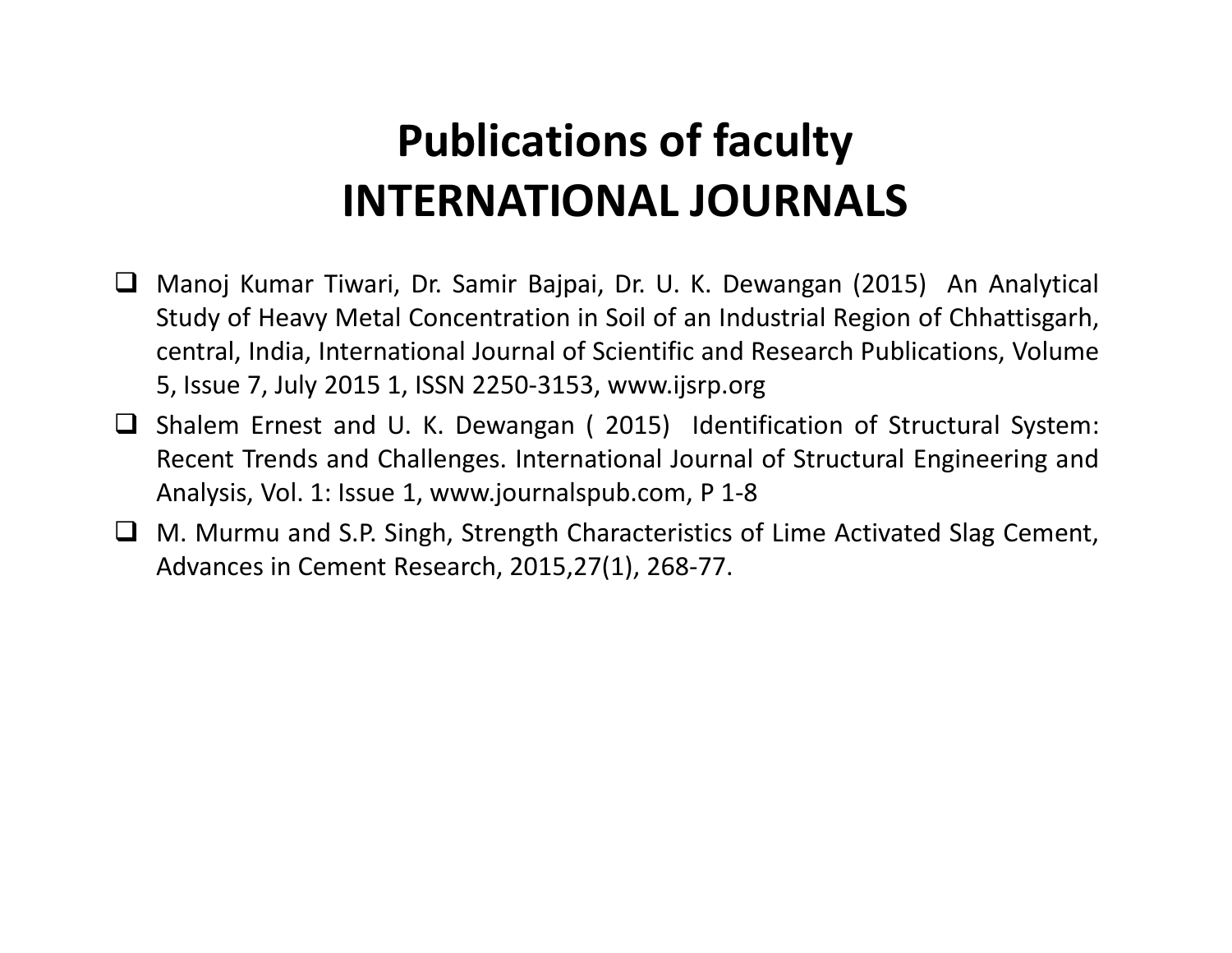- $\Box$  P. V. Joshi, N. K. Jain, G.D. Ramtekkar, 2015, Analytical modeling for vibration analysis of partially cracked orthotropic rectangular plates, European Journal of Mechanics A/Solids,Vol. 50 (2015), pp. 100 – 111
- P. V. Joshi, N. K. Jain,G.D.Ramtekkar,2 015, Analytical modeling for vibration analysis of thin rectangular orthotropic/functionally graded plates with an internal crack, Journal of Sound and Vibration, Vol. 344 (2015), pp. 377 – 398.
- P. V. Joshi, N. K. Jain,G.D.Ramtekkar,2 015, Effect of thermal environment on free vibration of cracked rectangular plate: An analytical approach, Thin-Walled Structures, Vol. 91 (2015), pp. 38 – 49.
- P. V. Joshi, N. K. Jain,G.D.Ramtekkar,2 015, Effect of fragment size, uniformity coefficient and moisture content on compaction and shear strength behaviour of Europian Journal of Advances in Engineering and Technology, Vol. 2(12), 1-10.
- Ishtiyaq Ahmad, V. Verma, M. K. Verma " Application of curve number method for estimation of runoff potential in GIS environment", IPBCEE, Vol.- 80, 16-20, 2015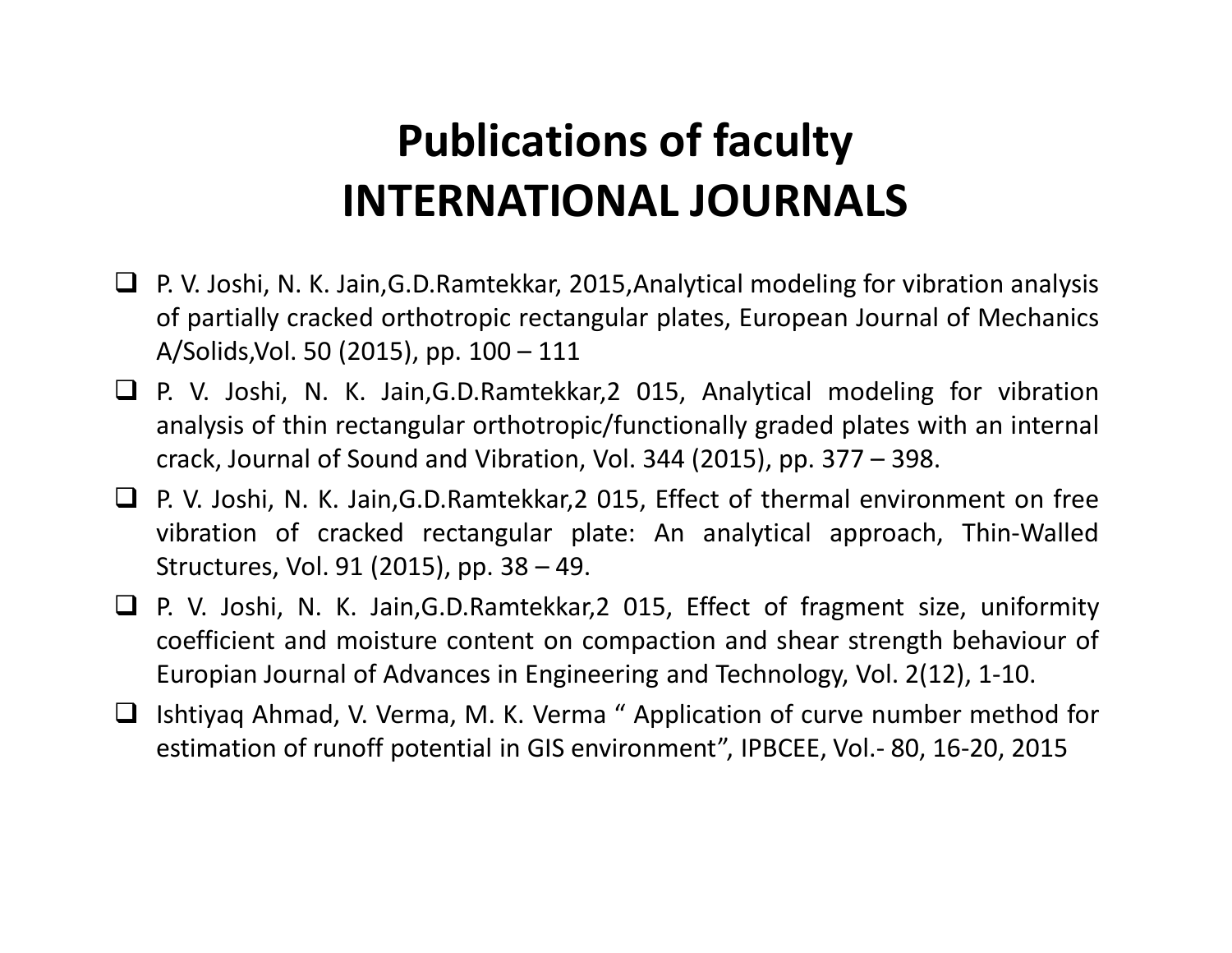- $\Box$  Ishtiyaq Ahmad, M. K. Verma, Aplication RS and GIS in estimation of sub basin runoff potential using HEC-HMS", International Journal of Applied Engineering Research, Vol.-20, No.-15, 41243-41248.
- Anju Jangade, Ishtiyaq Ahmad, M.K. Verma, "Application of MODFLOW in Water Resource Management", Journal of Water Resource Engineering and Management, 2015; 2 (2), 1-5p.
- Sabyasachi Swain, Mani Kant Verma, M.K. Verma, "Analysis of Change in Annual Rainfall for Raipur District, Chhattisgarh", International Journal of Engineering Research & Technology, 2015, PP- 74-76.
- Sabyasachi Swain, Mani Kant Verma, M.K. Verma, "Statistical Trends Analysis of Monthly Rainfall for Raipur District, Chhattisgarh", International Journal of advance engineering research and studies, Vol. IV (II), 87-89, 2015.
- Fathian, F., Prasad, A.D., Dehghan, Z. and Eslamian, S. (2015) 'Influence of land use/land cover change on land surface temperature using RS and GIS techniques', Int. J. Hydrology Science and Technology, Vol. 5, No. 3, pp.195–207.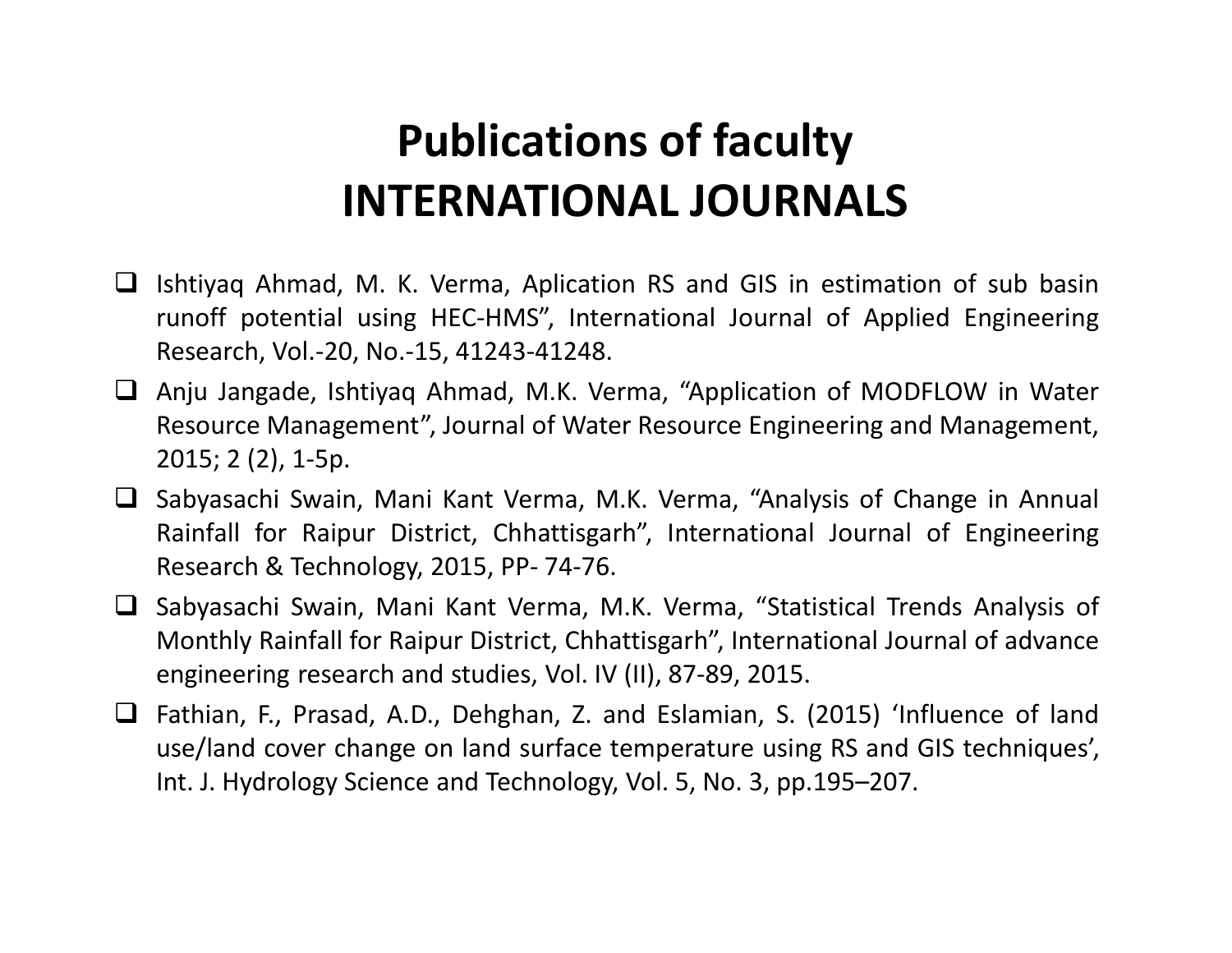- $\Box$  Deo S. V. (2015), "Problems review and suggestions for early high strength, high volume, low lime-fly ash concrete " European Journal of Environmental and Civil Engineering, DOI: 10.1080/19648189.2015.1053153 (SCI Expanded)
- □ Deo S.V. (2015), "Mix design approach for high 28 days' strength, high volume, low lime fly ash concrete" Road Materials and Pavement Design, DOI: 10.1080/14680629.2015.1026381, pp-1-9. (SCI Expanded)
- $\Box$  Deo S.V. and Pofale A.D.(2015), "Parametric Study for Replacement of Sand by Fly Ash for Better Packing and Internal Curing" Open Journal of Civil Engineering, Vol-5, pp-118-130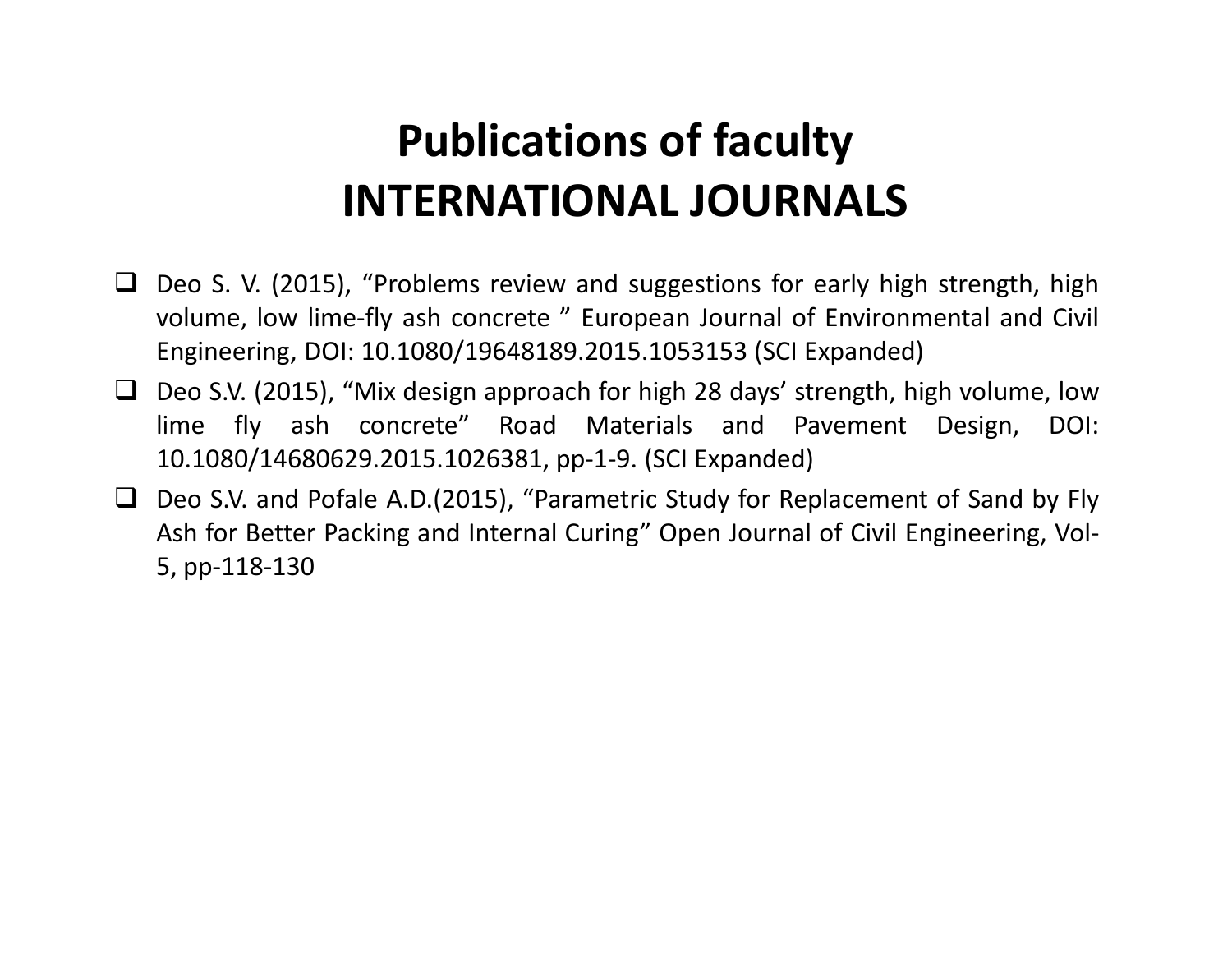- Sabyasachi Swain, Mani Kant Verma, M.K. Verma, Analysis of Change in Annual Rainfall for Raipur District, Chhattisgarh, International Conference on 'International Seminar On Non-Conventional Energy Sources for Sustainable Development of Rural Areas', PARAS 2015, 21-22 March 2015.
- $\Box$  Swain, M. J. Reddy, Mani Kant Verma, M. K. Verma, " Statistical analysis of Rainfall over seonath basin, Chhattisgarh, India " 20th International Conference on Hydraulics, Water Resources and River Engineering(HYDRO 2015), 17-19 December, 2015.
- Ishtiyaq Ahmad, Vivek Verma & Dr. M. K. Verma. "Application of Curve Number Method for Estimation of Runoff Potential in GIS Environment", 2nd International Conference on Geological and Civil Engineering (ICGCE 2015), Dubai UAE, 10-11 Jan, 2015.
- $\Box$  Hitesh Sharma and Govardhan Bhatt (2015), "A Review on Mining Induced Earthquake" Journal of Structural Engineering and Management, ISSN: 2393-8773.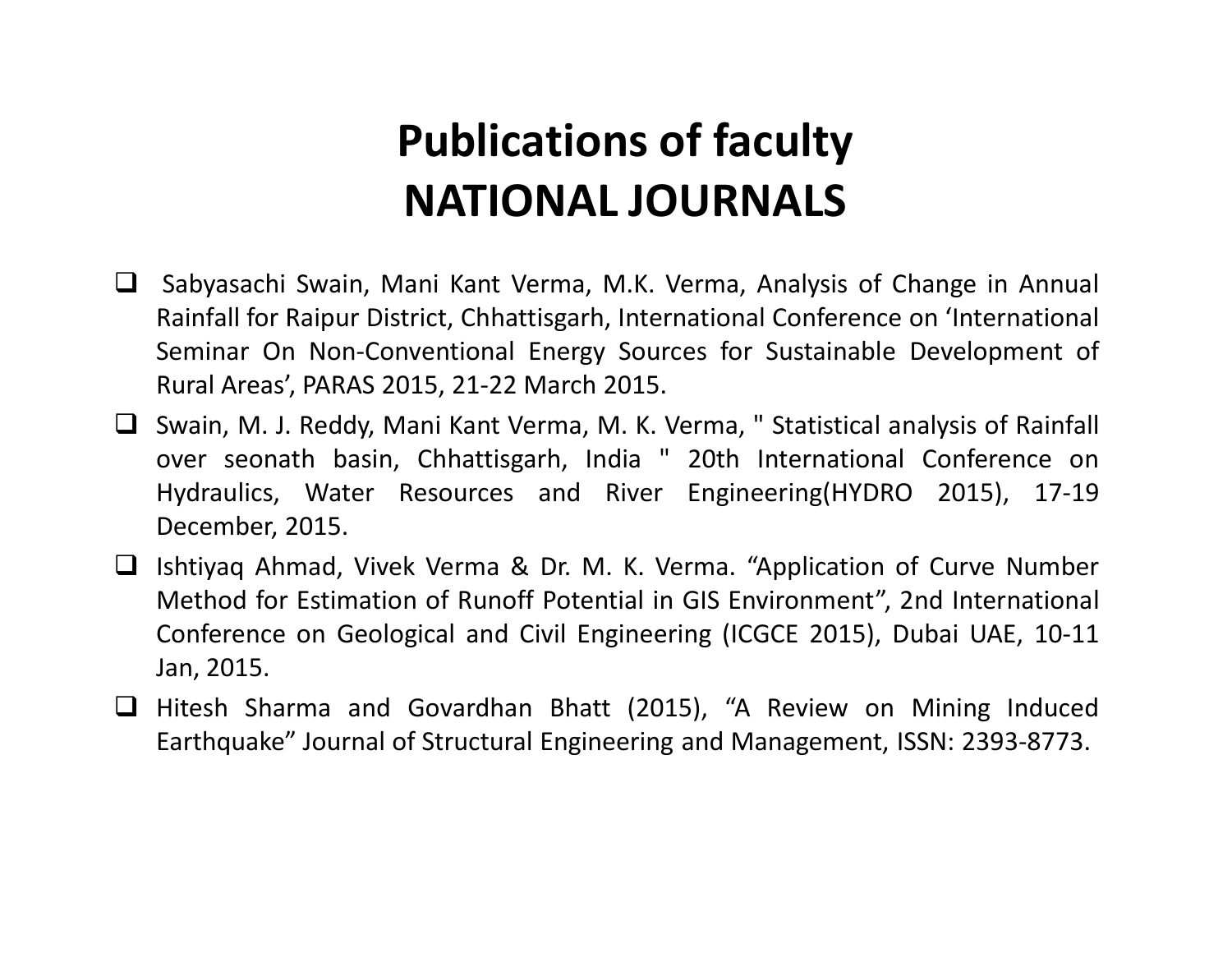□ Sharma, H., Govardhan & Deo, S. V., " Earthquake risk reduction development and dister management programme in India", International journal for scientific research and development, Vol-2, Issue-11, Jan 2015, pp-258-272.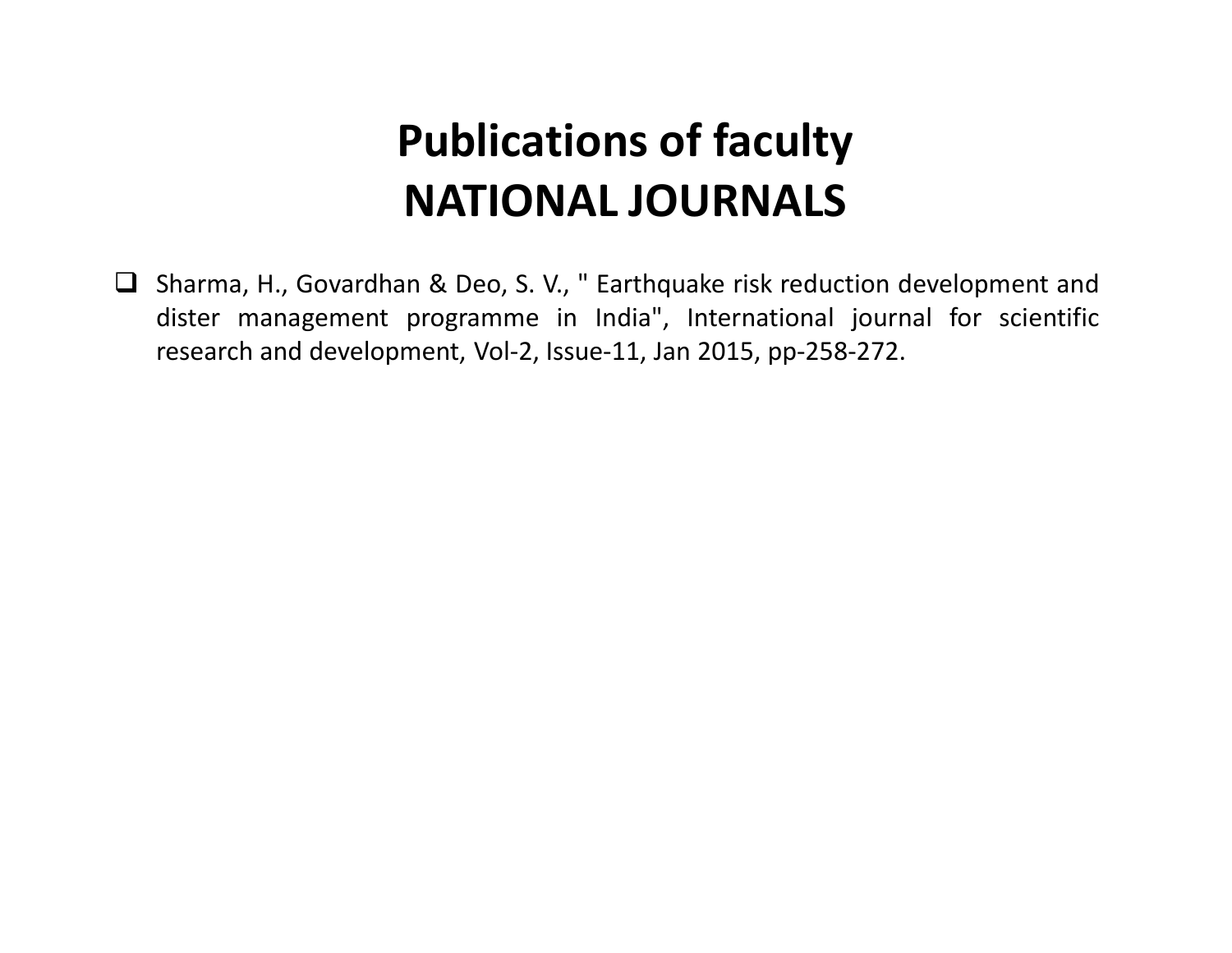# **Publications of faculty INTERNATIONAL CONFERENCE/SEMINAR**

- A. D. Prasad, Scope of Integrated Farming Systems with Organic Agriculture and Geomatics Techniques in India, 4th World Conference on Applied Sciences, Engineering &Technology, 24-26 October 2015, Kumamoto University, Japan.
- $\Box$  P. V. Joshi, N. K. Jain, G.D. Ramtekkar, 2015, Analytical modeling for vibration analysis of partially cracked orthotropic rectangular plates, European Journal of Mechanics A/Solids,Vol. 50 (2015), pp. 100 – 111
- P. V. Joshi, N. K. Jain,G.D.Ramtekkar,2 015, Analytical modeling for vibration analysis of thin rectangular orthotropic/functionally graded plates with an internal crack, Journal of Sound and Vibration, Vol. 344 (2015), pp. 377 – 398.
- P. V. Joshi, N. K. Jain,G.D.Ramtekkar,2 015, Effect of thermal environment on free vibration of cracked rectangular plate: An analytical approach, Thin-Walled Structures, Vol. 91 (2015), pp. 38 – 49.
- $\Box$  P. V. Joshi, N. K. Jain, G.D. Ramtekkar, 2 015, Effect of fragment size, uniformity coefficient and moisture content on compaction and shear strength behaviour of Europian Journal of Advances in Engineering and Technology, Vol. 2(12), 1-10.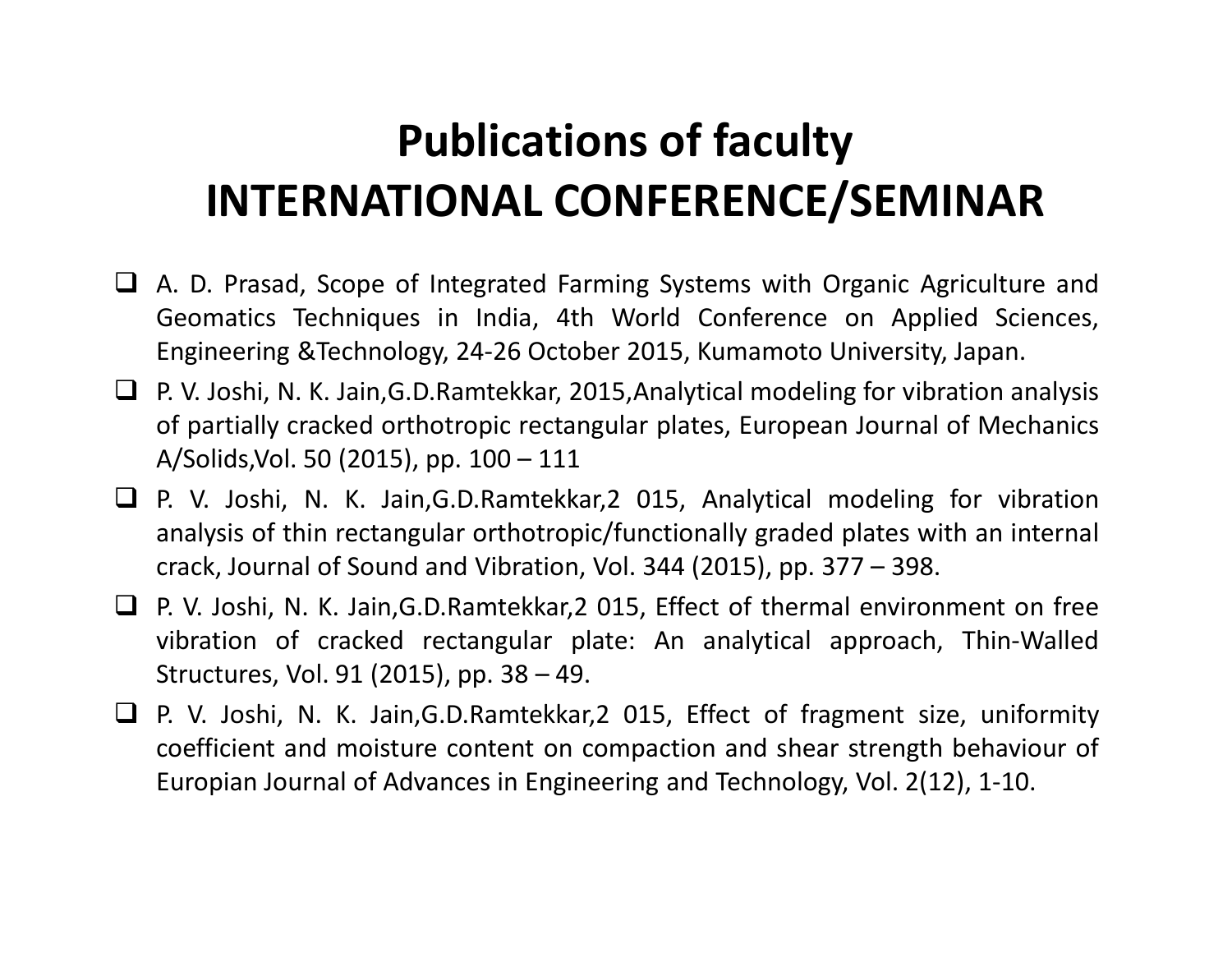# **Publications of faculty INTERNATIONAL CONFERENCE/SEMINAR**

- $\Box$  Yadu L.K. and Tripathi R.K. (2015). "Response of Circular Footing on New Key Engineering Material - Granulated Blast Furnace Slag as Structural Fill" 5th International Conference on Key Engineering Materials 2015 (ICKEM 2015), March 21-23, 2015, Singapore.
- $\Box$  Yadav, N., Deo, S. V. and Ramtekkar, G. "Internal curing using secondary materials driving profitability and sustainability in producing concrete" Proceedings of UKIERI Concrete Congress - Concrete Research Driving Profit and Sustainability, November 2-5, 2015, NIT Jalandhar, India, pp- 708-716.
- $\Box$  Raut, M. and Deo, S. V. "A review on effect of fly ash and fibers on shrinkage cracking and durability of concrete" Proceedings of UKIERI Concrete Congress - Concrete Research Driving Profit and Sustainability, November 2-5, 2015, NIT Jalandhar, India, pp- 748-771.
- $\Box$  Rath, B., Deo, S. V. and Ramtekkar, G. "A review on possibility of sustainable engineered cement concrete" Proceedings of UKIERI Concrete Congress - Concrete Research Driving Profit and Sustainability, November 2-5, 2015, NIT Jalandhar, India, pp- 2349-2361.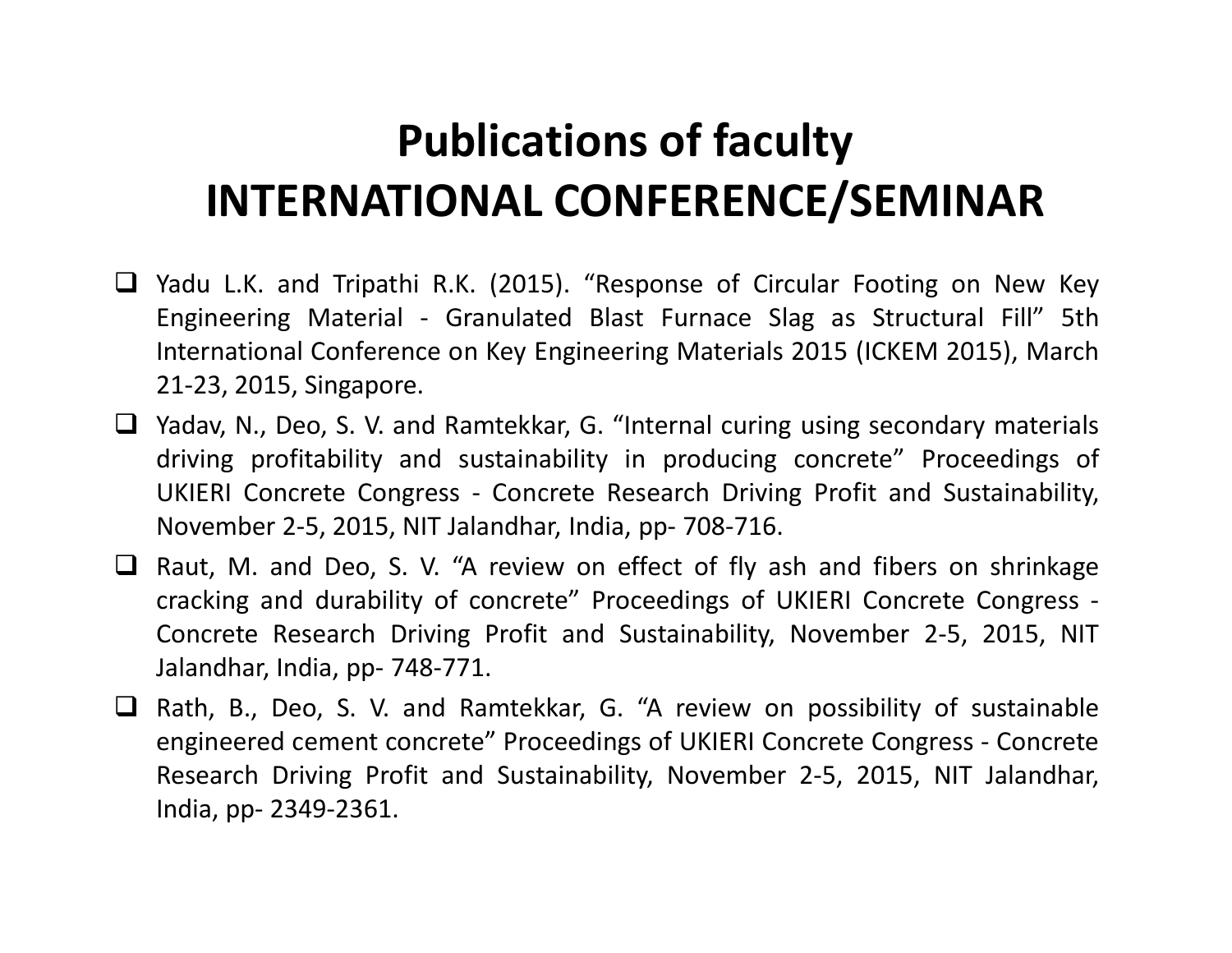# **Publications of faculty INTERNATIONAL CONFERENCE/SEMINAR**

- M.Murmu, Govardhan Bhat and S.Eswary "Partial Replacement of GGBS in Concrete for Prevention of Natural Resources", ICCESE 2015 : International Conference on Civil, Environmental and Structural Engineering to be held in Kuala Lumpur, Malaysia during February, 12-13, 2015.
- □ Satya Eswari, J. Sekharbabu, Meena Murmu, Govardhan Bhat, "Modeling and Optimizing of sinker electric discharge machine process parameters on AISI 4140 alloy steel by Central Composite Rotatable Design Method", ICCESE 2015 : International Conference on Civil, Environmental and Structural Engineering to be held in Kuala Lumpur, Malaysia during February, 12-13, 2015.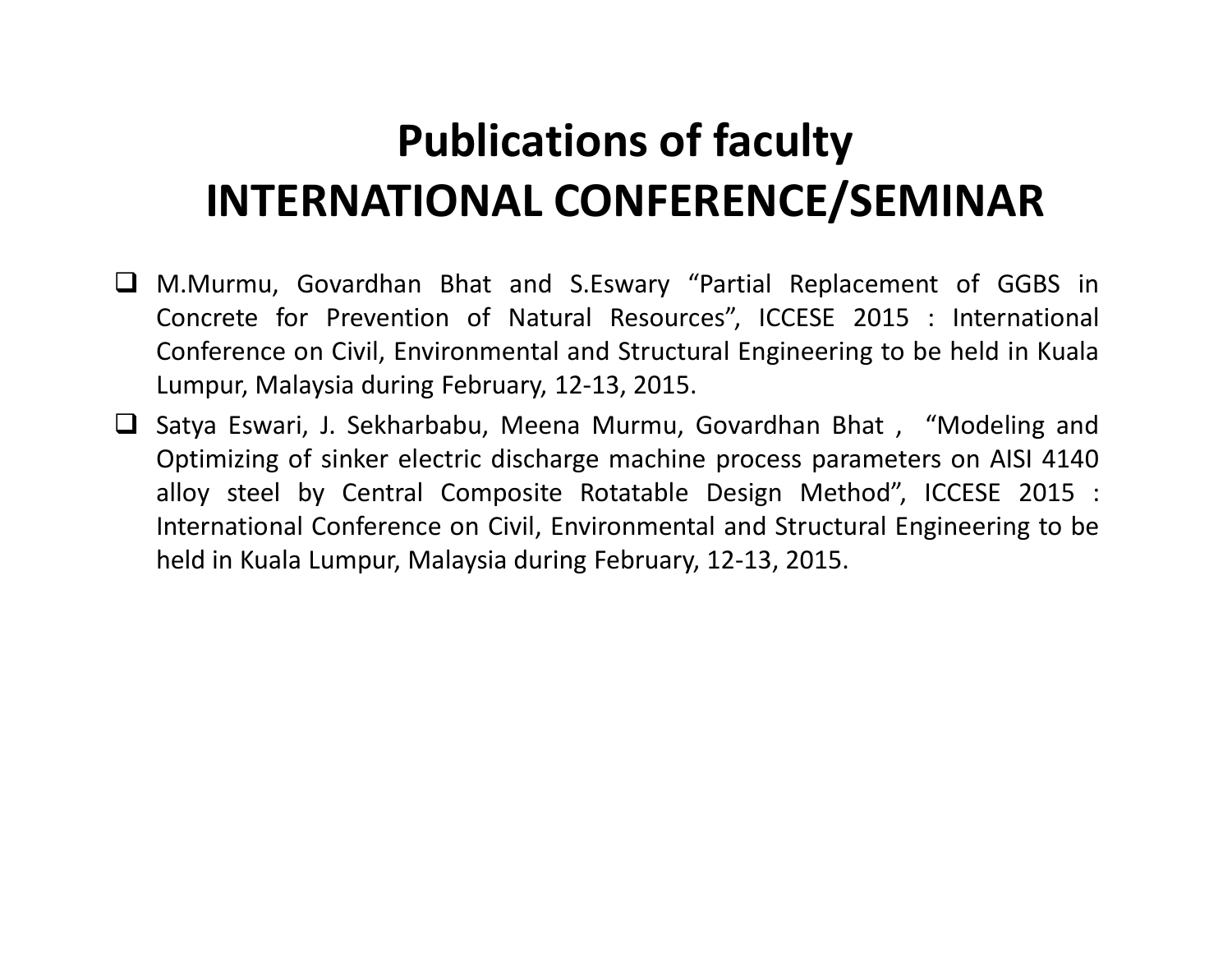### **Publications of faculty NATIONAL CONFERENCE/SEMINAR**

- $\Box$  B. Rath, S. Deo, G.D.Ramtekkar, 2015, A review on possibility of sustainable engineered cement concrete UKIERI Concrete Congress- Concrete research driving profit and sustainability. 2349
- □ N. Yadav, S. Deo, G.D.Ramtekkar, 2015, Internal Curing using secondary materials driving profitability and sustainability in producing concrete UKIERI Concrete Congress- Concrete research driving profit and sustainability. 708
- Ashish Patel, M K Verma, B P Sahariah, Jyotikant Choudhary Jyotsna Choubey, "CO Emission Assessment from Fossil Fuel Energy use in Raipur", National Conference on "Research & Innovation in Engineering & Technology" (RIET 2015) on 6th -7th November 2015, pp-251-254.
- □ Ishtiyaq Ahmad, M.K.Verma, "Application of Remote Sensing & GIS in Developing Rainfall Runoff Model", National Conference on "Research & Innovation in Engineering & Technology" (RIET 2015) on 6th -7th November 2015, pp-267-273.
- Mokshdhar Meshram, Ishtiyaq Ahmad, M. K. Verma, Flood Risk Management, BITCON National Conference on 'Innovation on Civil Engineering', 20-21 February 2015, BIT Durg, (C.G.).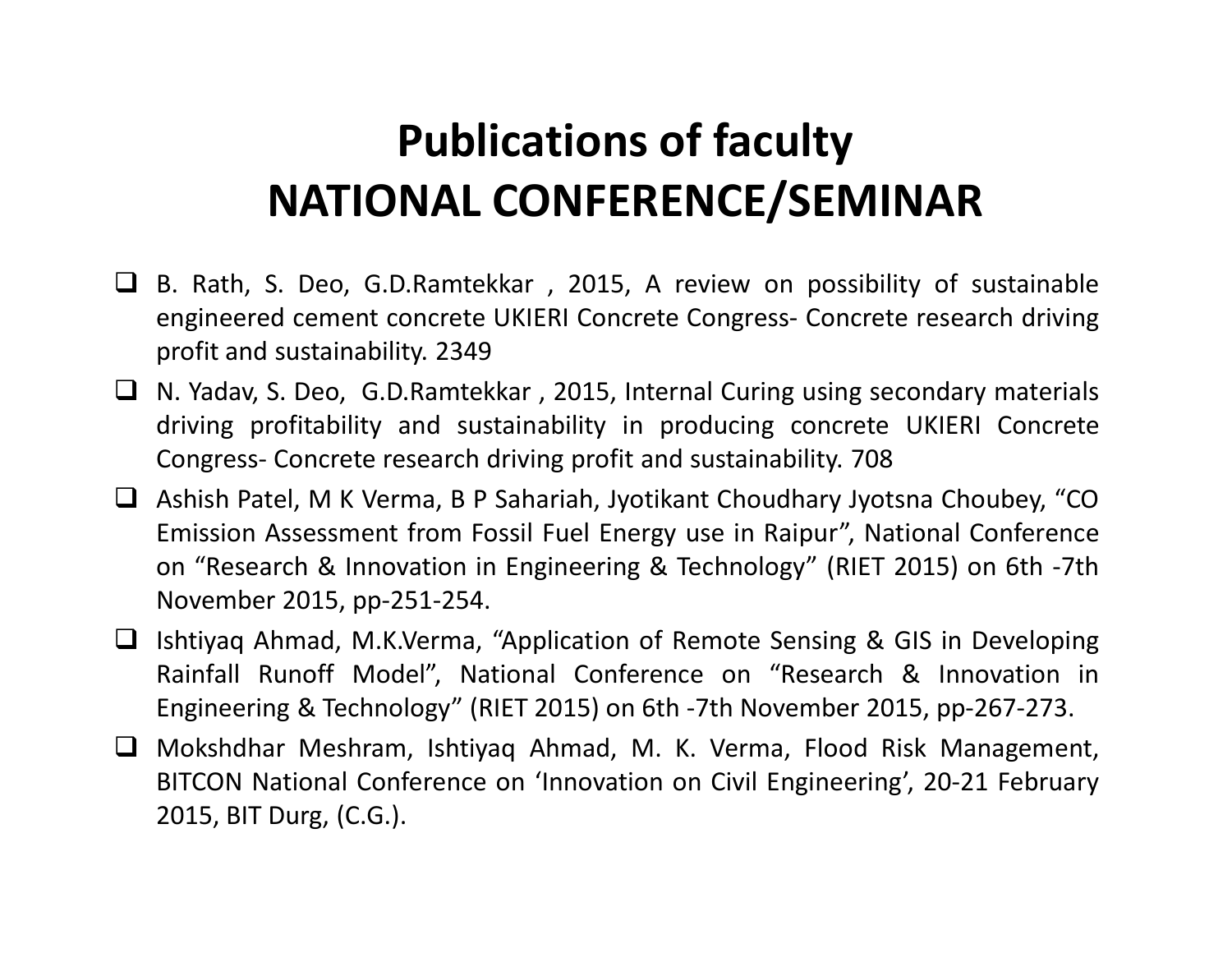# **Publications of faculty NATIONAL CONFERENCE/SEMINAR**

- Shalem Ernest, U. K. Dewangan A Review on Structural Health Monitoring , BITCON 2015, National Level Conference at BIT Durg
- $\Box$  Nadella Anusha, Ishtiyaq Ahmad, M. K. Verma, Impact of Urbanization and Climate Changes on Urban Floods- A Review, BITCON National Conference on 'Innovation on Civil Engineering', 20-21 February 2015, BIT Durg, (C.G.).
- Anurag Swarnkar, Ishtiyaq Ahmad, M.K. Verma, Application of Remote Sensing and GIS in Water Resource Engineering, BITCON National Conference on 'Innovation on Civil Engineering', 20-21 February 2015, BIT Durg, (C.G.).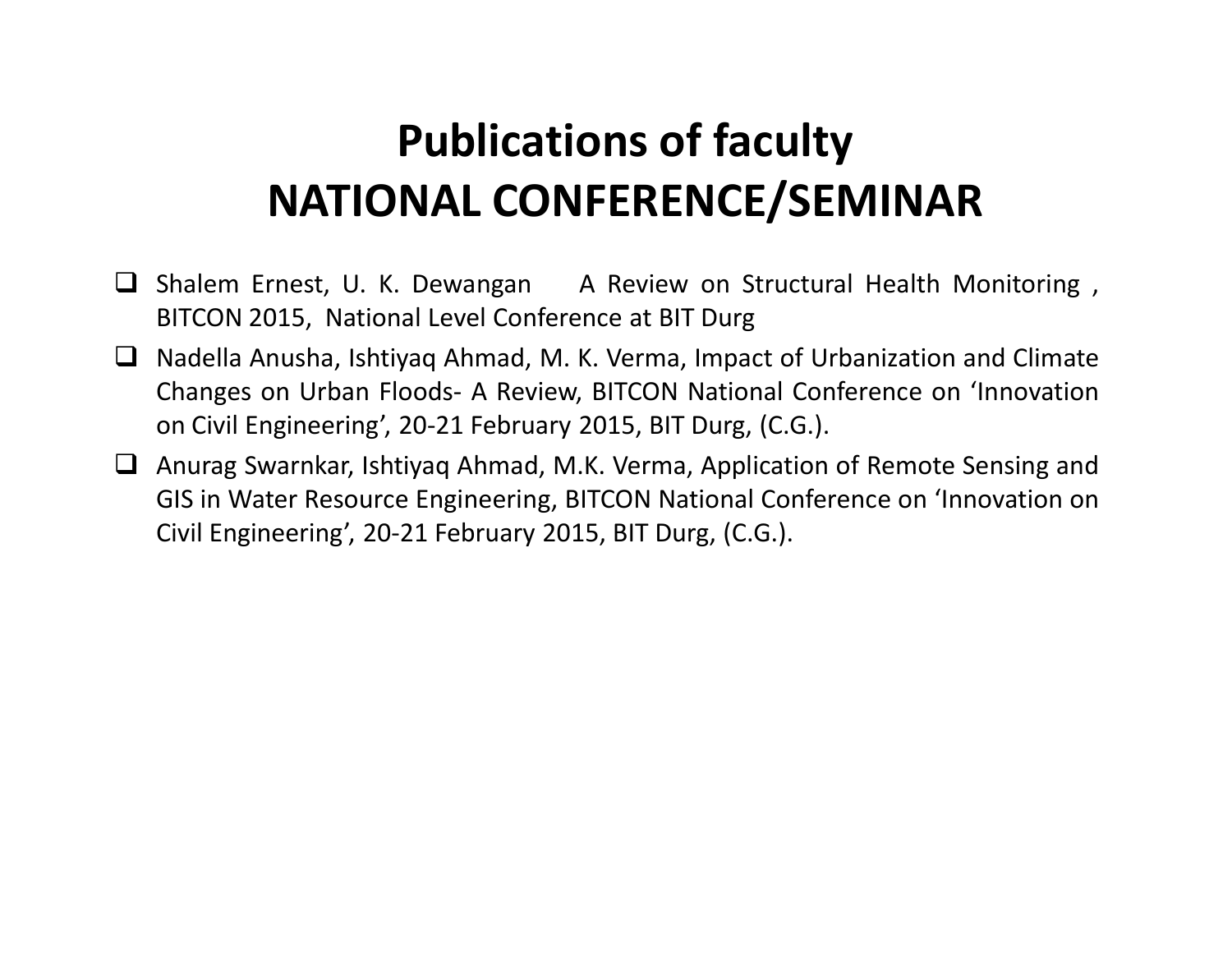#### **Achievements of students**

Aakash Shrishrimal (First Year)

Selected for final round of CDQ at IIT BHU 2015

Mayank Shrivastava ( First Year)

Won the first prize in Instrumental competetion held at Raipur organised by

Royal and Genius School in collaboration with Anand Music 2015

Reddi cherla Chandana (Fourth Year)

'A' Grade in NCC B Certificate exam 2015.

Payyavula Bhavasagar(Second Year)

1<sup>st</sup> prize winner in Inter University Competition 2015 on Non Water Resource Management held at Kolkata TERI.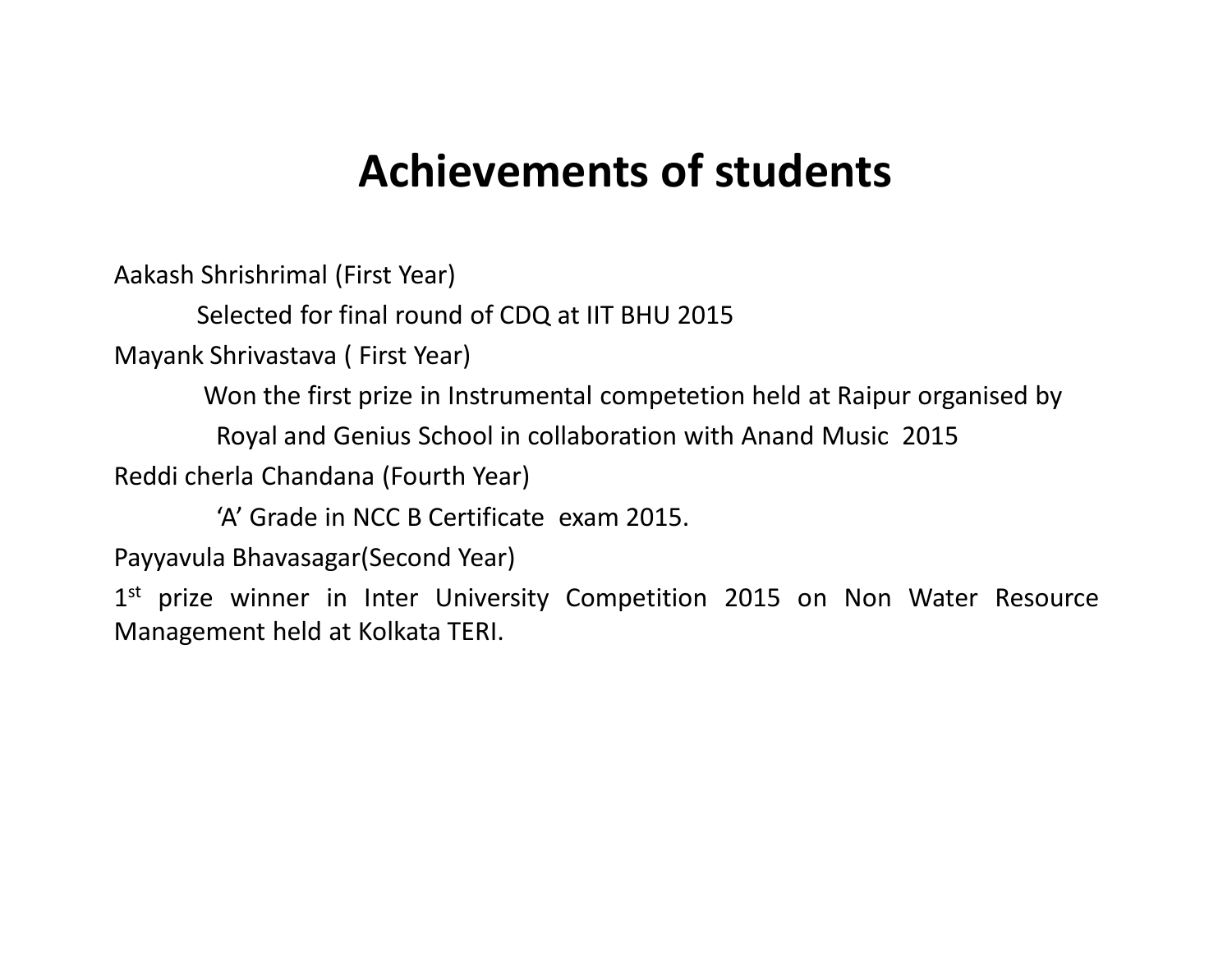#### **Achievements of students**

Students Of Second year bagged all the three prizes at the annual Bridge Design Competition 2015 conducted by the organization 'Civil Simplified ':

Siddhant Sharma and Vivek Agrawal ( 1st position)

Bhartendu Mishra and Rishabh Jain(2nd position)

Rakesh Bhushan Nayak and Vikas Chandrakar( 3rd position)

Lokesh Kant Sao, Vishwas Churendra, Dipesh Meshram and Abhishek Anand(all Second Year) won the first prize in the Bridge Design Competition 2015 held at VNIT, Nagpur.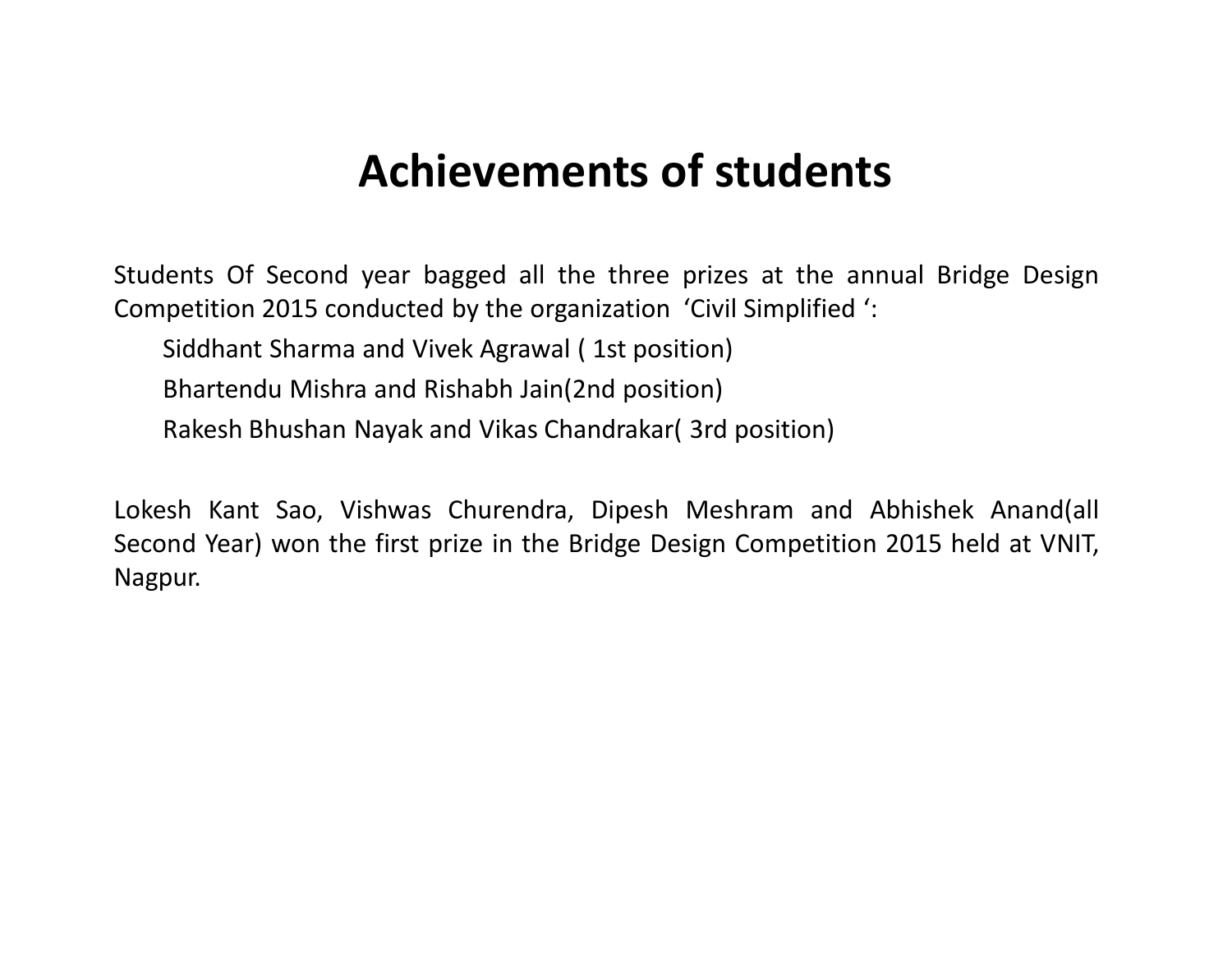#### **Achievements of students**

SUJATA DHAR ( THIRD YEAR)

- got 6 gold medals in athletics- 200m, 400m, 800m, 1500, marathon & 4x100 relay and thus, awarded the "girls best athlete of nitrr" in SAMAR- sports fest 2015 of nitrr.
- won second prize in Vigyaan,2015 science exhibition of Aavartaan.

RAHUL SHARMA (Third year)

• Got OPJEMS scholarship (OP JINDAL GROUP) 2015.

YASHIKA POTPHODE(Third year)

- Secured 2<sup>nd</sup> position in the event VIGYAN of AAVARTAN'15 at NIT Raipur (2015) KRISHNA KUMAR ( THIRD YEAR )
- 2<sup>nd</sup> Prize, EDIFICE Megalith 2015 IIT Kharagpur.
- VIVEK GUPTA (THIRD YEAR)
- 3<sup>rd</sup> Prize in Essay Contest on Smart Transportation System, Organised by NRDA, 2015.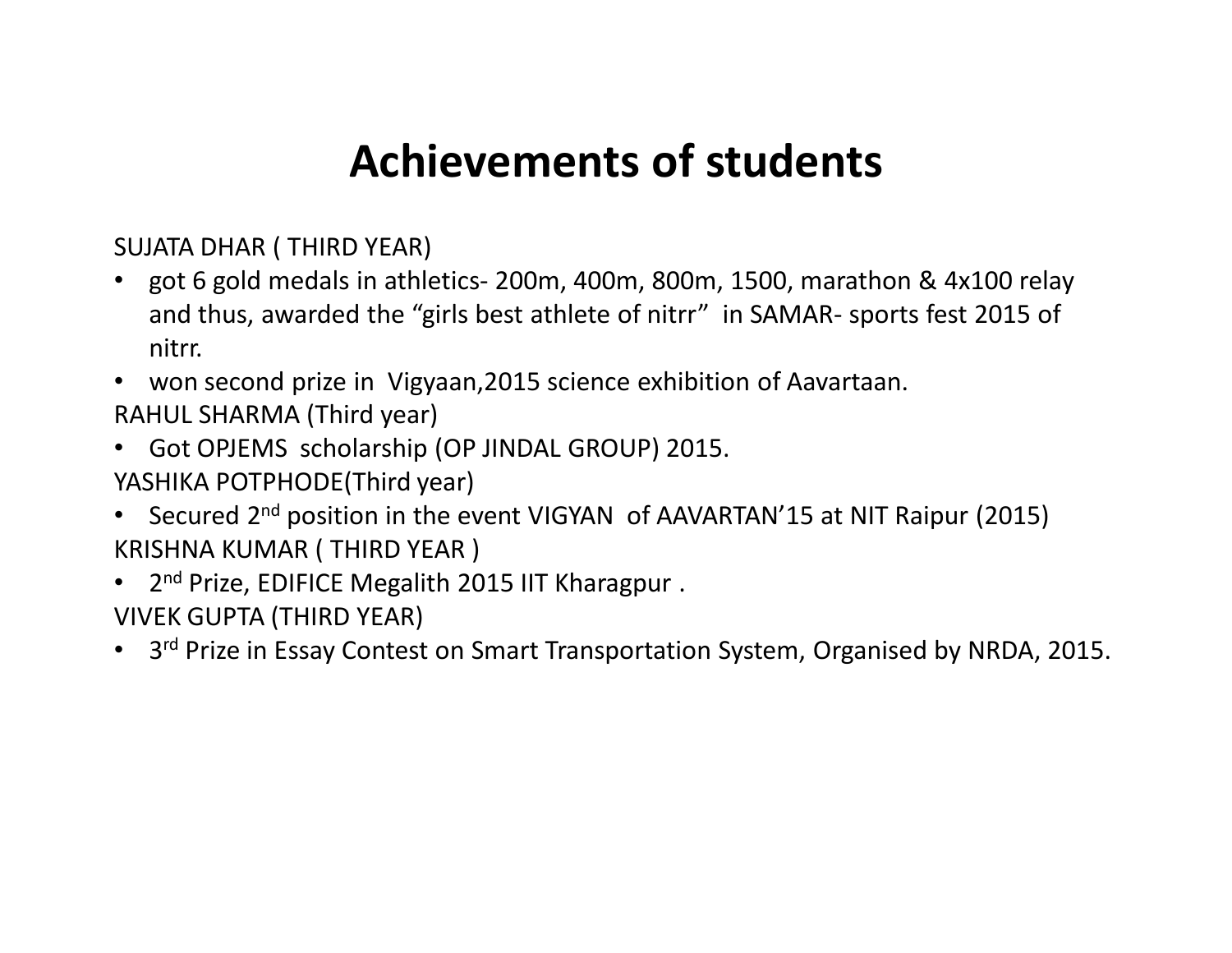### **Publications and awards in inter-institute events by students of the programme of study**

- 1. Deepesh Kumar Patel, Akshay Baxi, Govardhan Bhatt, "Use of fly ash as partial replacement of sand in Concrete", International Conference on Geo-Engineering and Climate Change Technologies for Sustainable Environmental Management GCCT-2015, October 9-11, 2015, MNNIT Allahabad, India.
- 2. Akshay Baxi, Deepesh Kumar Patel, Mohit Jaiswal, "Greywater Reuse : A Feasibility Study for Nit Raipur Residential Buildings", International Conference on Geo-Engineering and Climate Change Technologies for Sustainable Environmental Management GCCT-2015, October 9-11, 2015, MNNIT Allahabad, India.
- 3. Shashwat Pandey, Madhurima Pandey, S. K. Sinha., "Utilization of Kiln Accretion as a Raw Material in Rural Road Laying", Civil and Environmental Research, Vol.6(11), 2014.
- 4. Ansu Thomas, Kavindra kumar, Leeyash tandon, Om prakash, "Effect of flyash on the engineering properties of soil", Proceedings of fourteenth Theiier International conference, paris, france, 8th march 2015, ISBN: 978-93-82702-72-6, pp 38-40
- 5. Sunny Deol G, KunalSingh, Rakesh Kumar, "Prediction of 2D-Structural Deformation of Flexible Pavement using Artificial Neural Networks", International Conference on Recent Trends and Challenges in Civil Engineering, December 12-14, 2014, MNNIT Allahabad, India.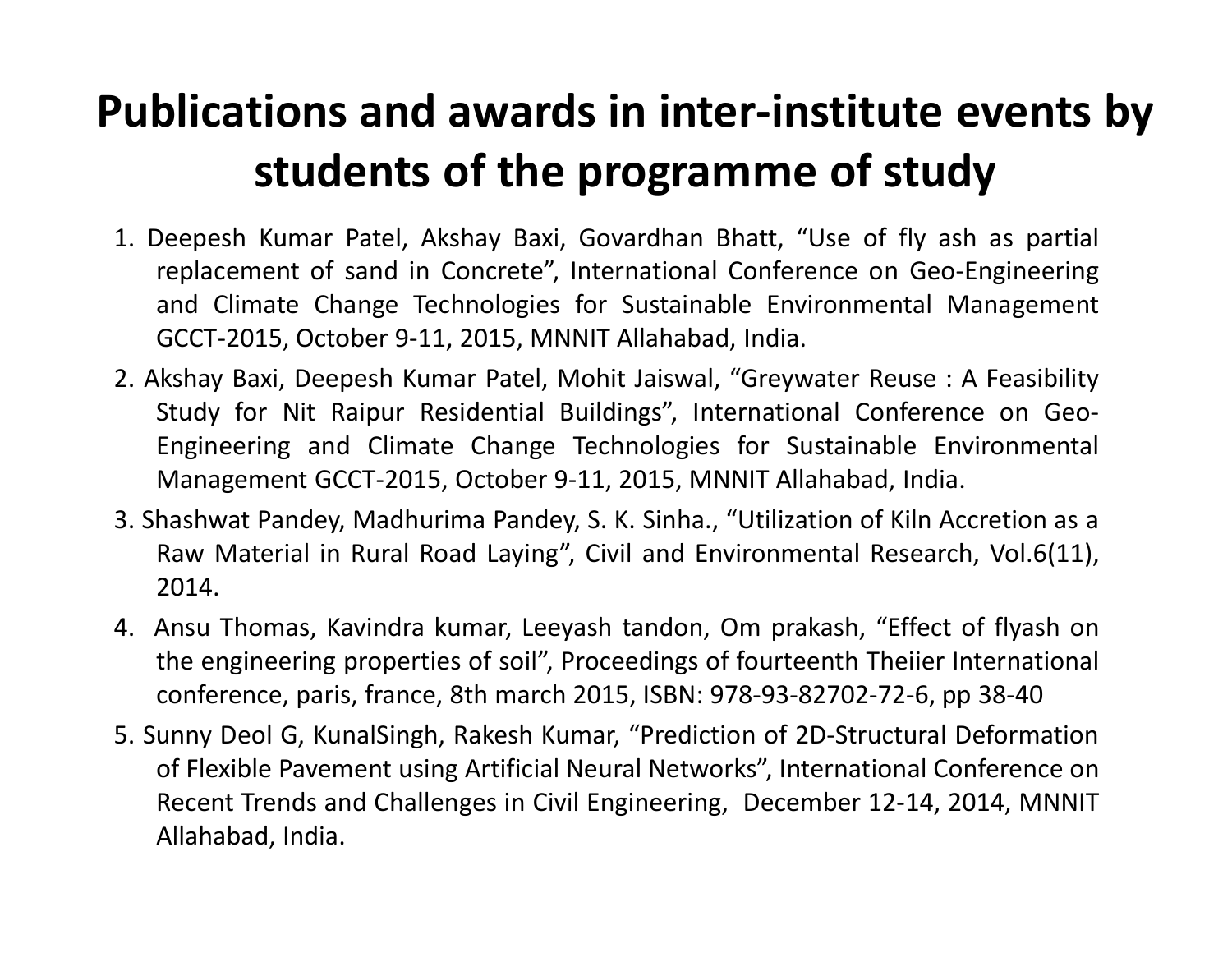- 6. Sunny Deol G, MukulGarg and NilinGoyal, "A Novel Freight Traffic Forecasting Algorithm using Econometric Modeling as per IRC Guidelines", International Conference on Recent Trends and Challenges in Civil Engineering, December 1214, 2014, MNNIT Allahabad, India.
- 7. Swapnil Shukla, Sunny Deol G, Agarwal P.K, "Accelerated Safety Evaluation Technique for Road Intersection in Indian Scenario", International Conference on Recent Trends and Challenges in Civil Engineering, December 12-14, 2014, MNNIT Allahabad, India.
- 8. D. Prakash has attended Summer internship at IIT Delhi during 19 th May to 11th July, 2014.
- 9. D.Prakash , "Emerging challenges and issuses in Environmental Protection", on 23 and 24th January 2014, held at Raipur Institute of Technology ,Raipur.
- 10. D.Prakash secured first position in the event EDIFICE, organized in Megalith 2014 at IIT Kharagpur.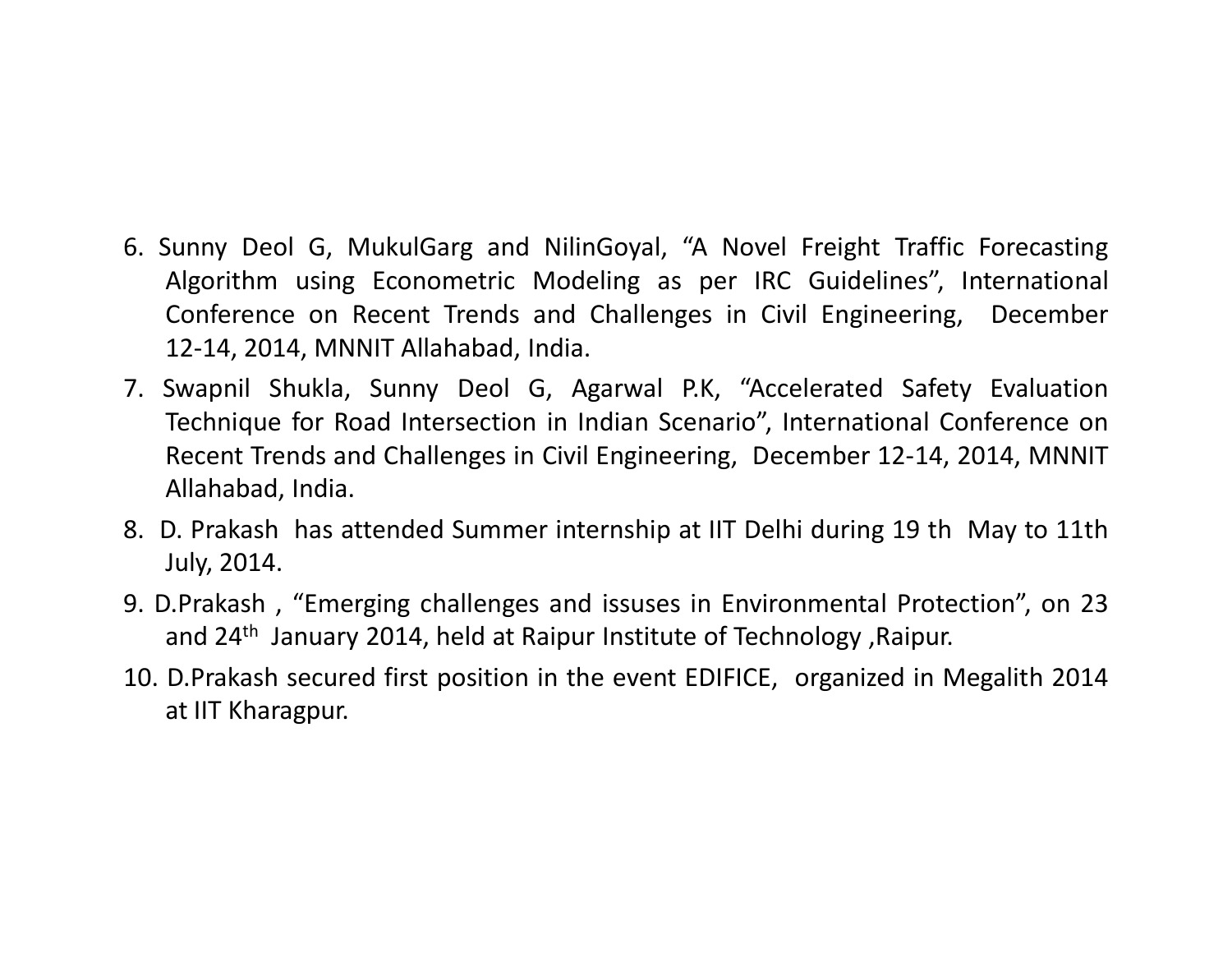11. Dhritiman Chatterjee, "Cost Vs Benefits in Constructing Green" , 2013, which was held at Rungta, Bhilai.

12. D.Prakash, "Zephyr tower: a concept for better wind energy utilization and reducing wind load on buildings", The Eighth Asia-Pacific Conference on Wind Engineering, December 10–14, 2013, Chennai, India

13. Pooja Agrawal, "Environmental Protection & sustainable Development" held at Raipur Institute of Technology, Raipur on 16 th February 2013.

14. Pooja Agrawal secured O.P.Jindal Engineering & Management Scholarships , 2013

15. Pooja Agrawal got Second position in "5th National Civil Engineering Student's Symposium2013" organized at "AAKAAR'13" by IIT Bombay.

16. Shastrarth , N. S L Mounica & U. K. Dewangan, "Soil Safe Bearing capacity Computation using MATLAB", International Conference, 8-9 Feb. 2013, Bhilai.

17. Rashmeet Kaur Khanuja & U.K. Dewangan, "Soil Classification Using MATLAB programming", International Conference Shastrarth-2013, (2013) 8-9 Feb. 2013, RCET, Bhilai.